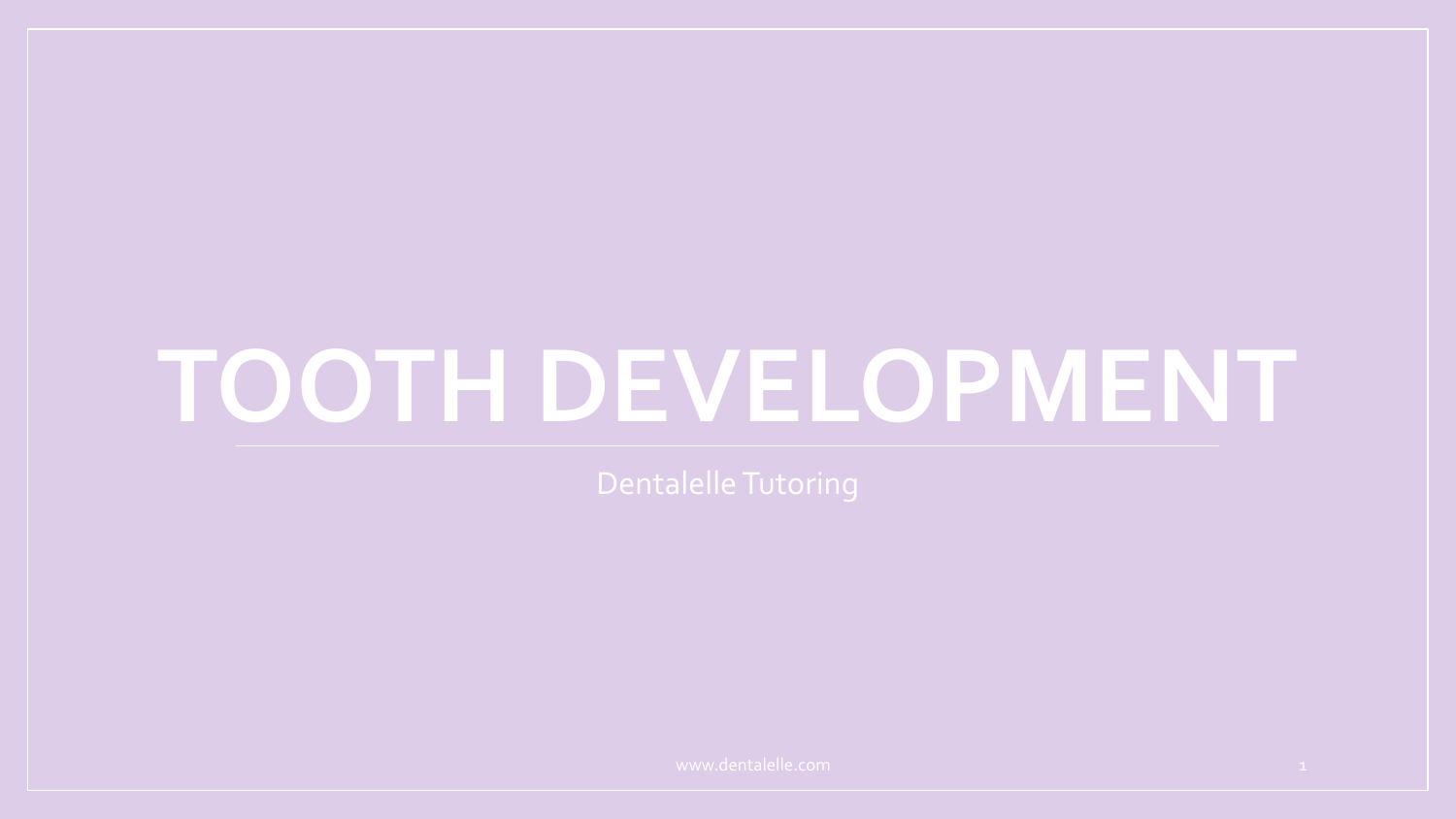

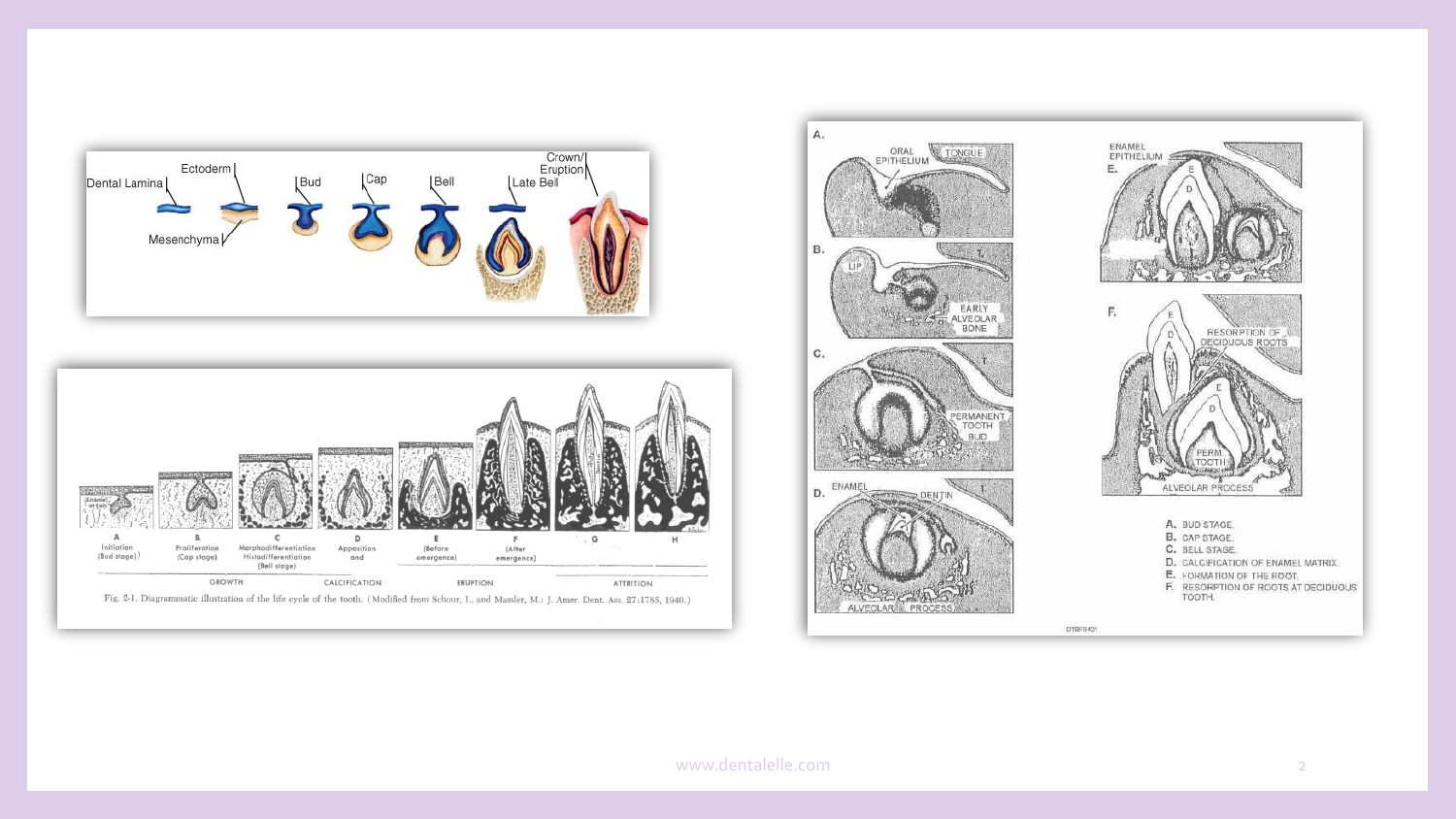**WHAT ARE THE 6 MORPHOLOGICAL STAGES OF TOOTH DEVELOPMENT?**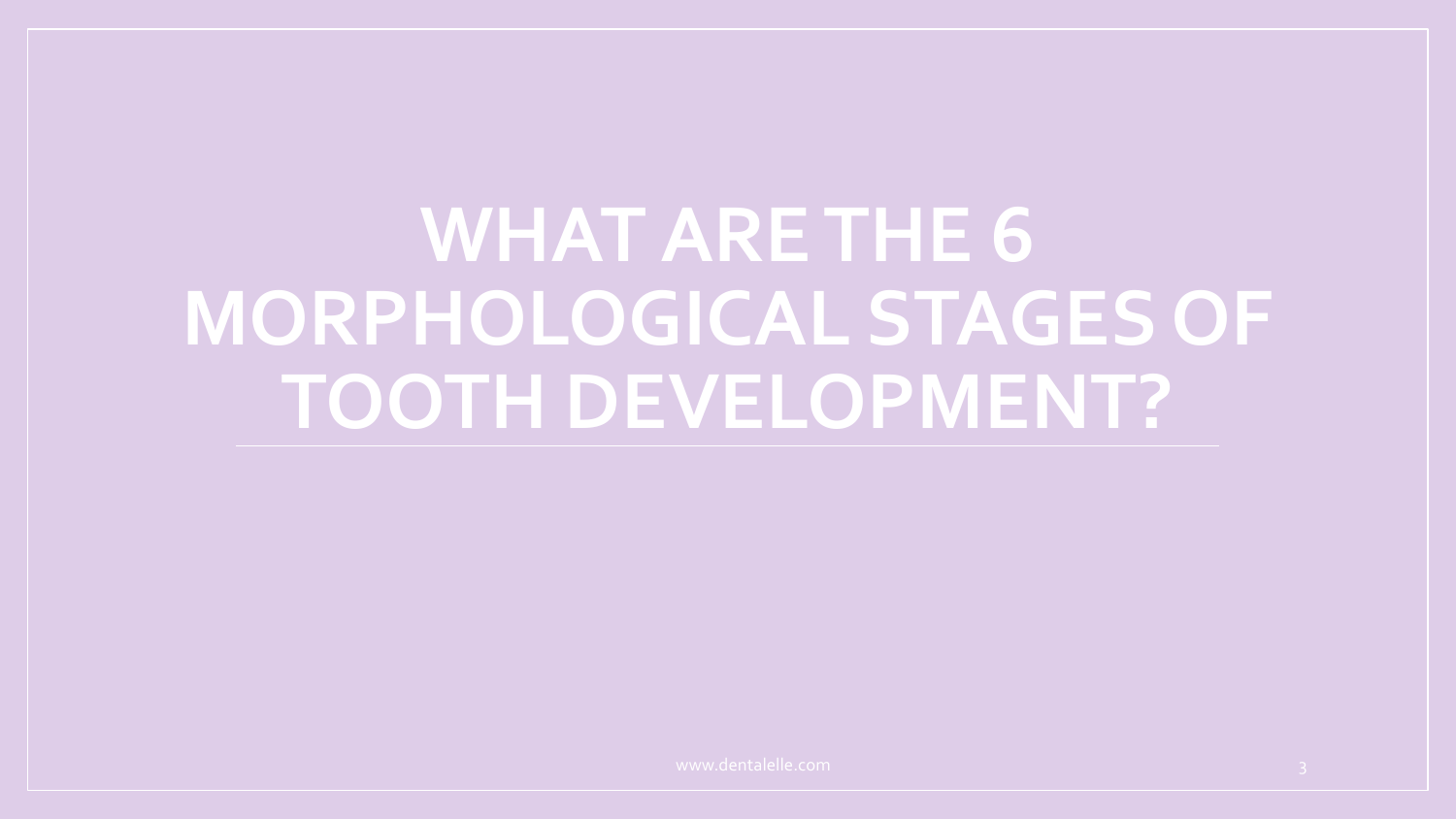#### • 1-Bud

- 2-Cap
- 3-Bell
- 4-Apposition
- 5-Root Formation
- 6-Eruption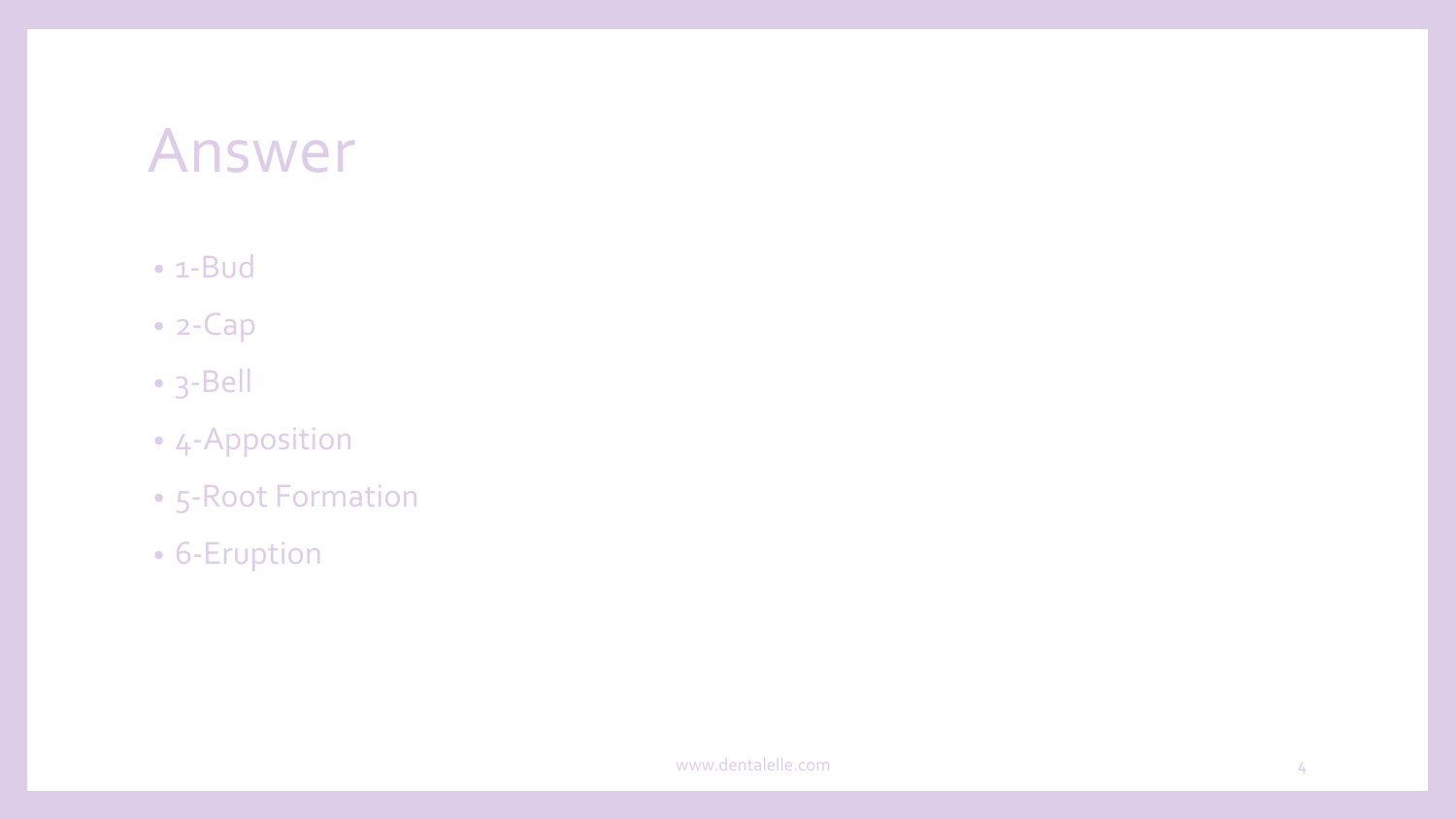**DIFFERENTIATION OF THE DENTAL LAMINA IS KNOWN AS WHAT STAGE OF TOOTH DEVELOPMENT?**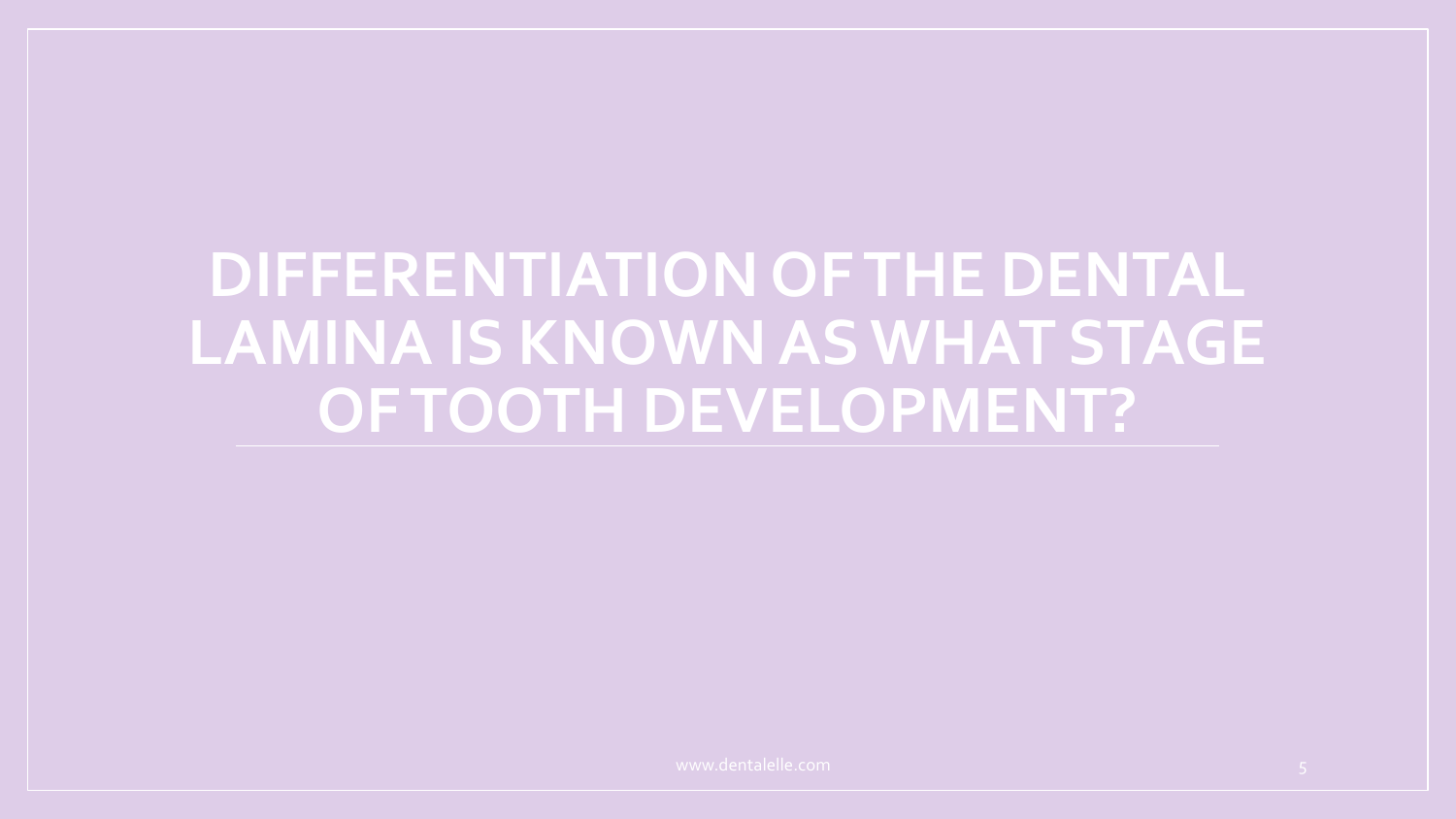• Bud Stage

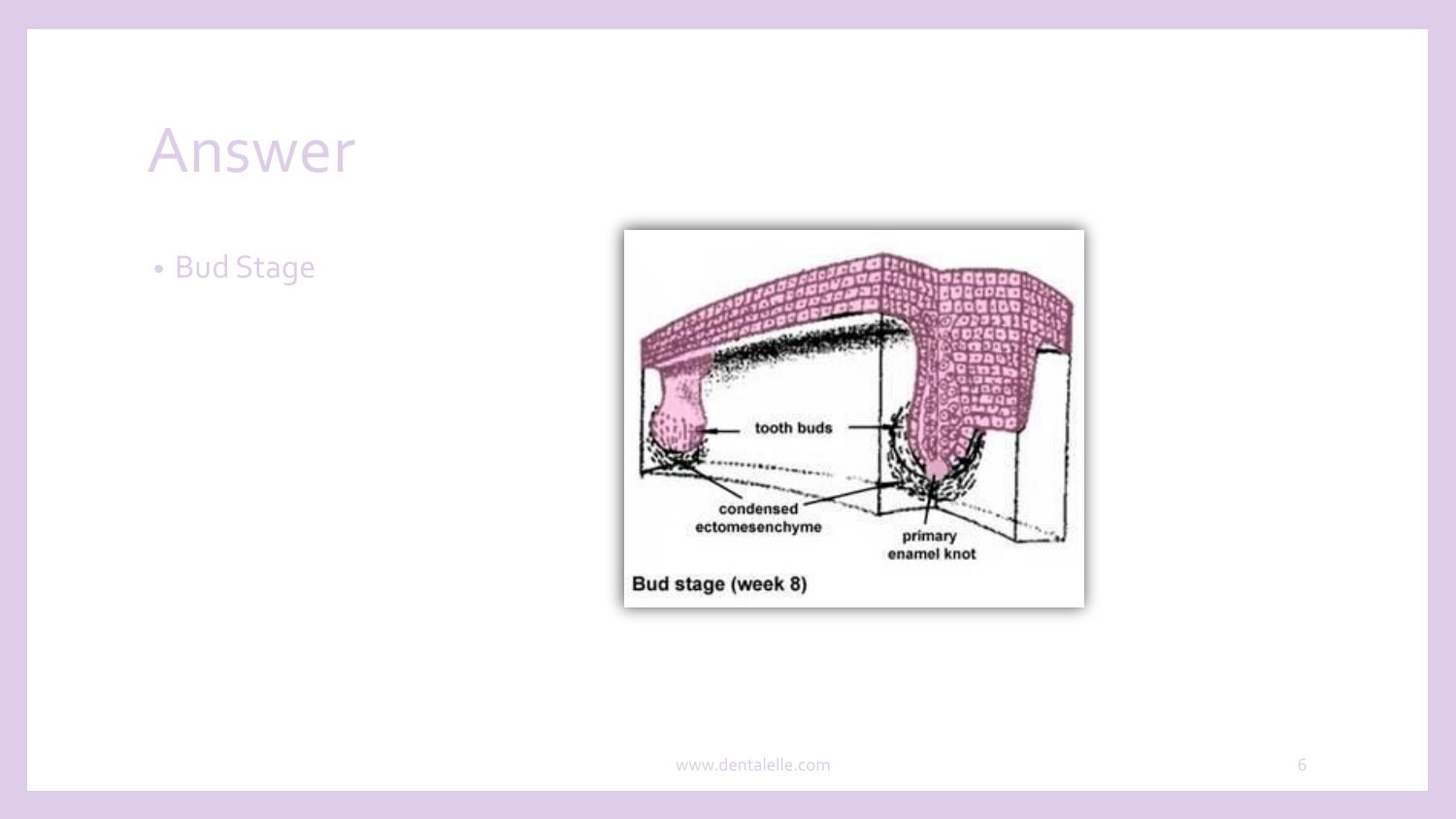### **WHAT SIGNIFIES THE APPEARANCE OF THE CAP STAGE?**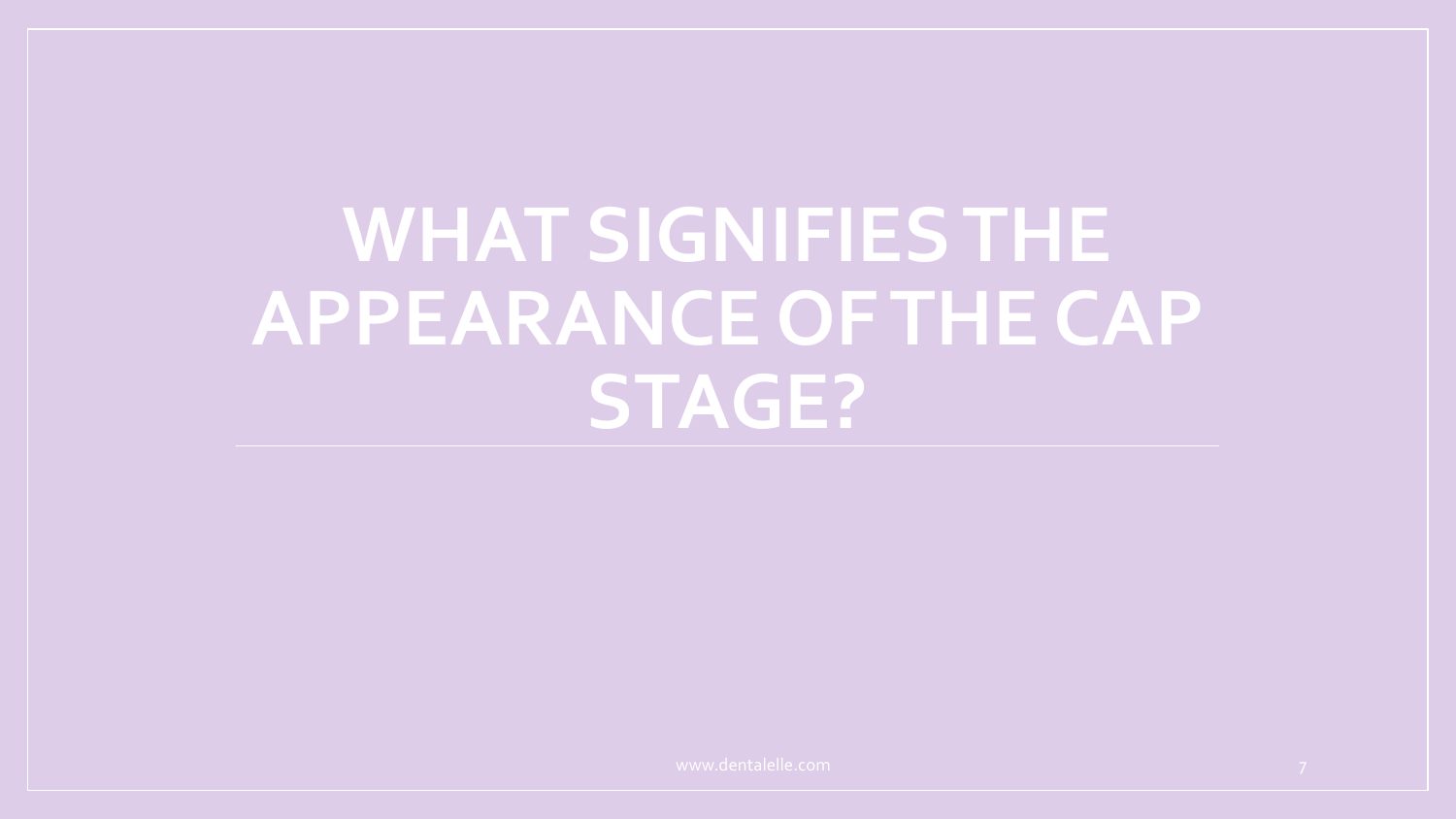- 3-layered enamel organ (epithelially derived)
- Layers: OEE
- IEE
- SR
- The enamel organ (enamel) "cap" over the ball of ectomesenchyme.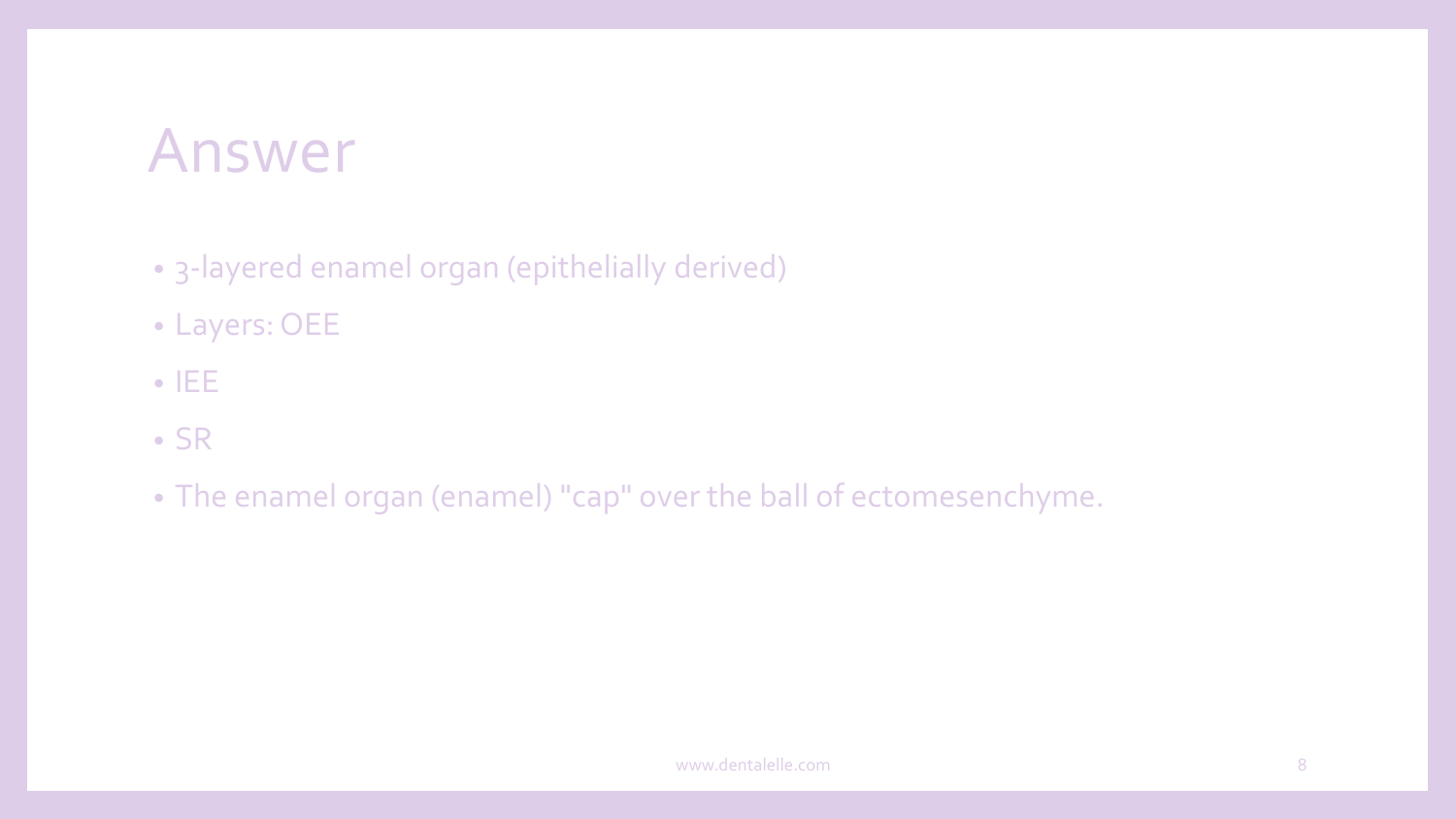## **WHAT ARE THE STEPS OF EARLY CAP STAGE? (3)**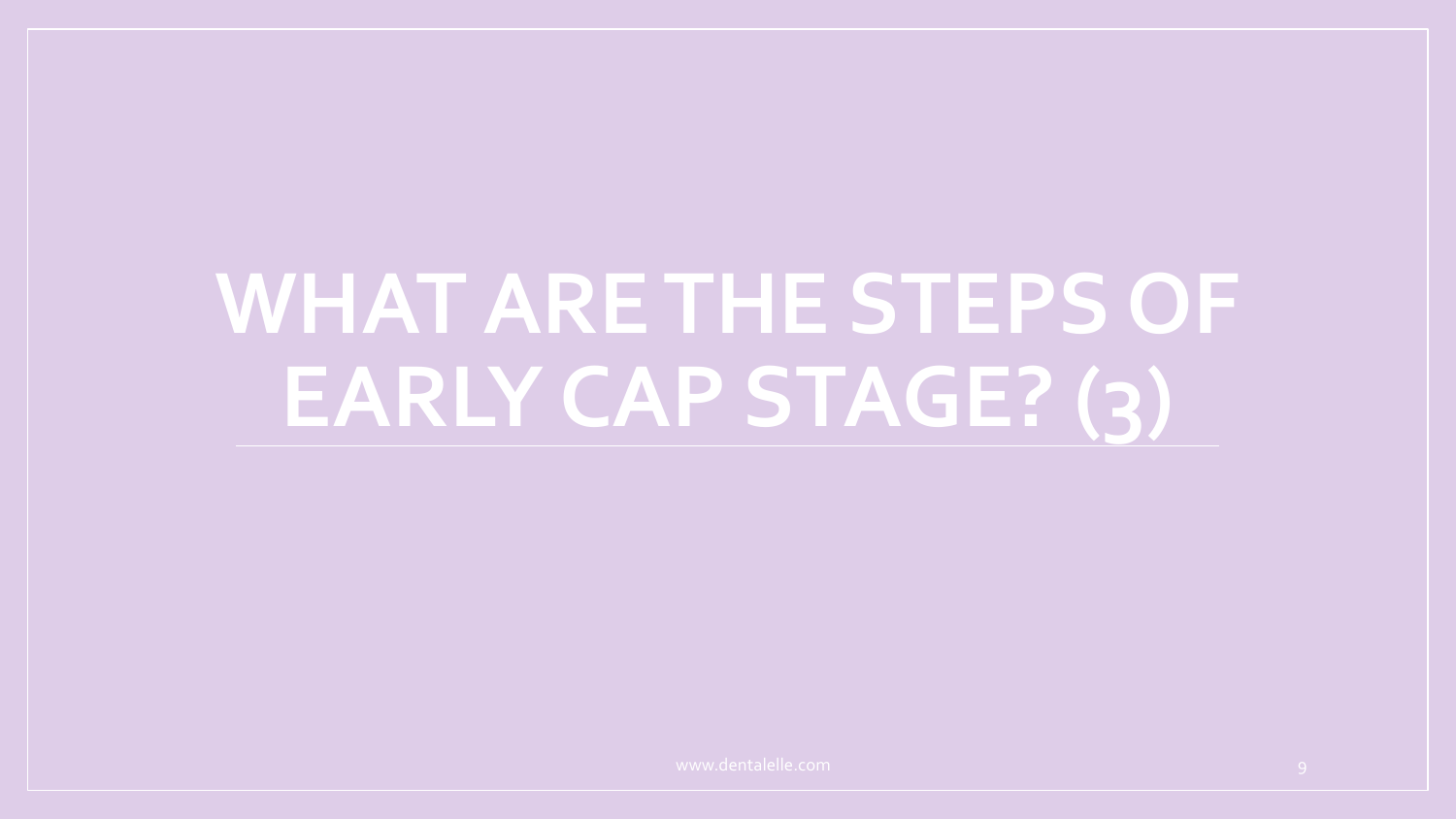- 1-Epithelial bud proliferate into the ectomesenchyme and cellular density increases immediately adjacent to the outgrowth, this is know as CONDENSATION OF THE ECTOMESENCHYME.
- 2-As tooth bud grows, drags part of the dental lamina, THE DEVELOPING TOOTH IS TETHERED TO THE DENTAL LAMINA BY THE EXTENSION CALL THE LATERAL LAMINA (more common to call dental lamina).
- 3-Epithelial outgrown (ENAMEL ORGAN) forms a "cap" over condensed ectomesenchyme.

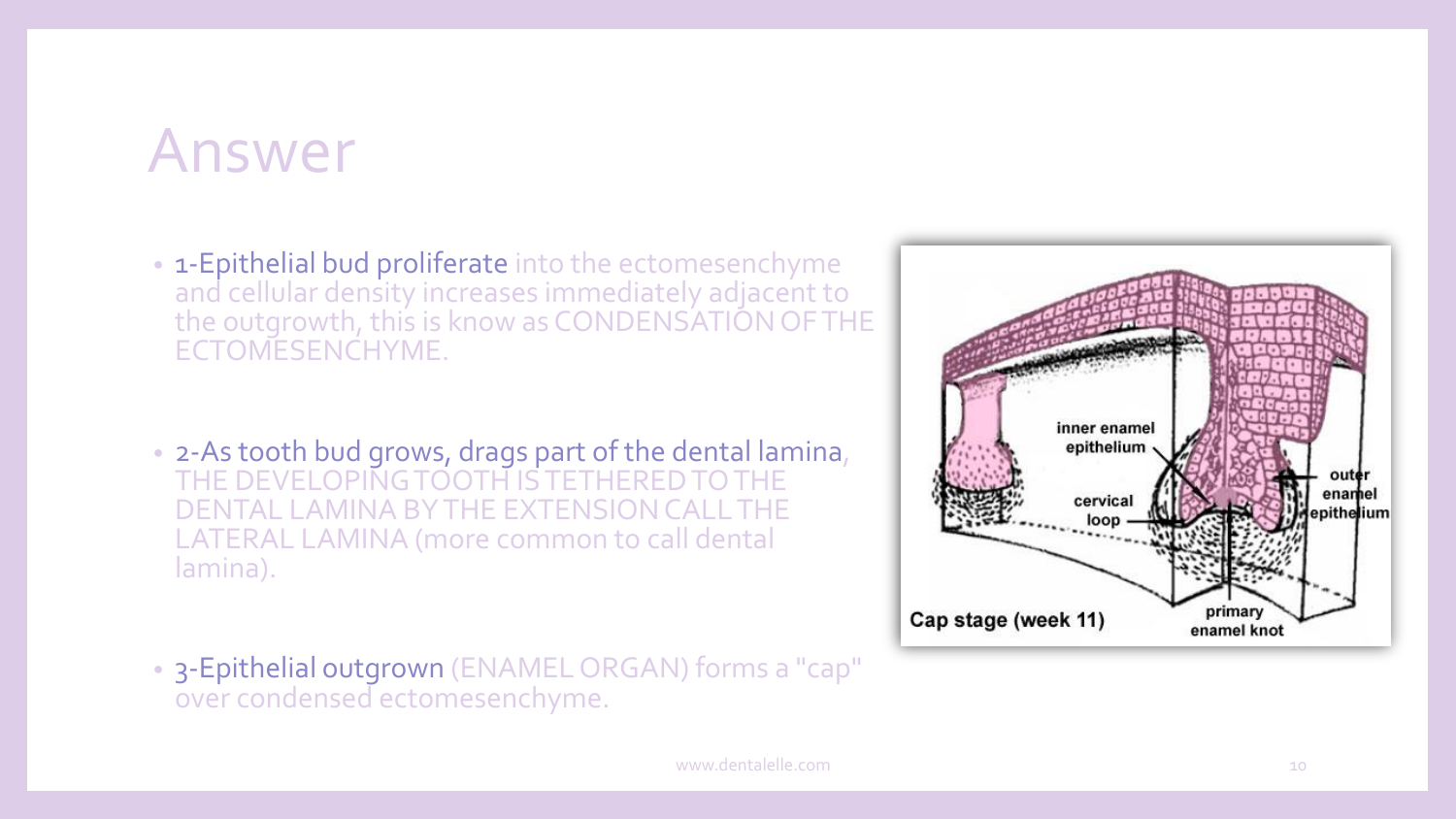### **WHAT ARE THE 2 ABNORMALITIES OF DENTITION THAT CAN BE CAUSED BY DISRUPTIONS DURING THE BUD STAGE?**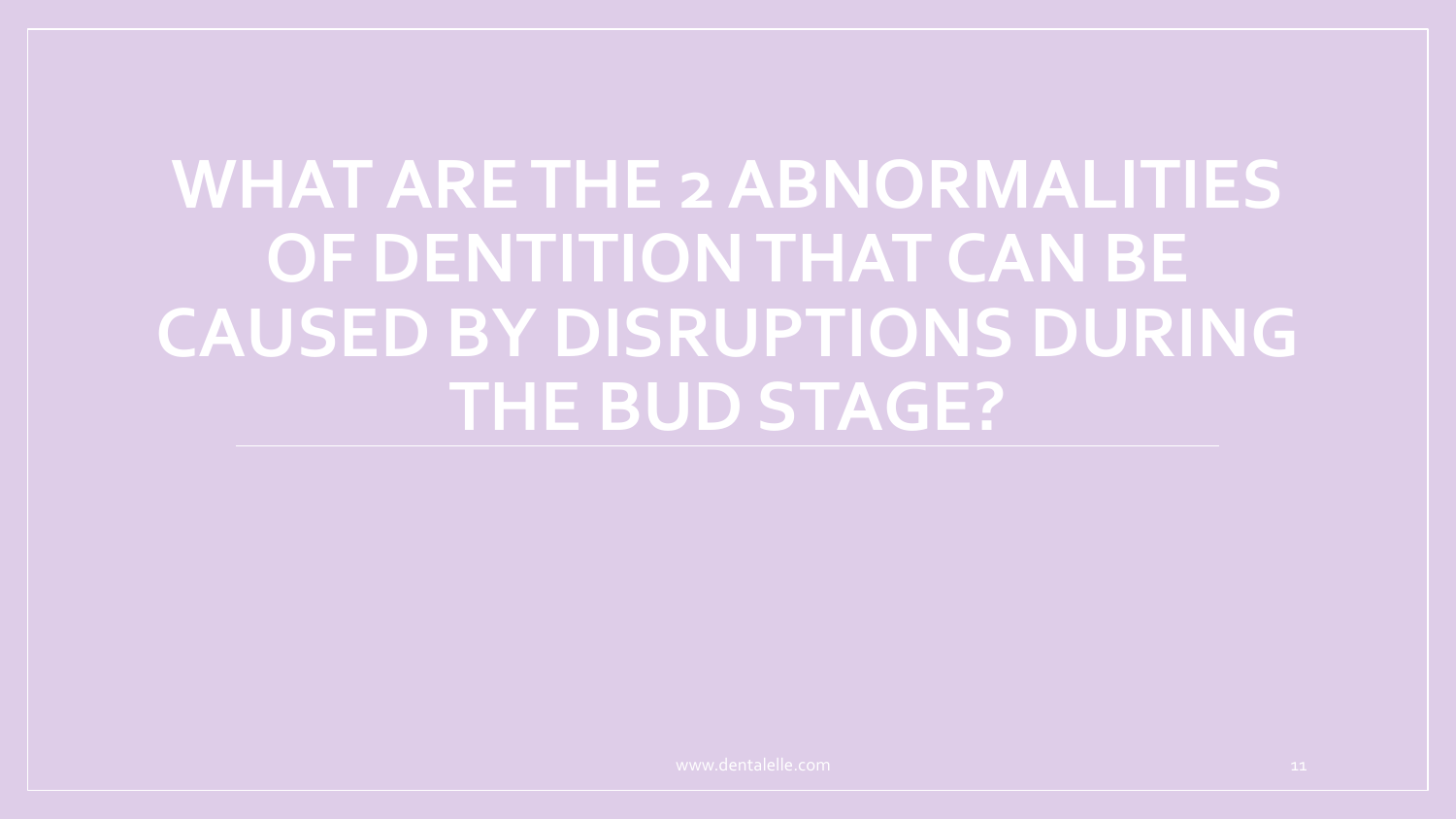- Microdontia: abnormally small teeth (affects max lateral incisors and third molars most commonly).
- Macrodontia: abnormally large teeth (macrodontia of single teeth is relatively uncommon and often associated w/ Hemifacial Hypertrophy.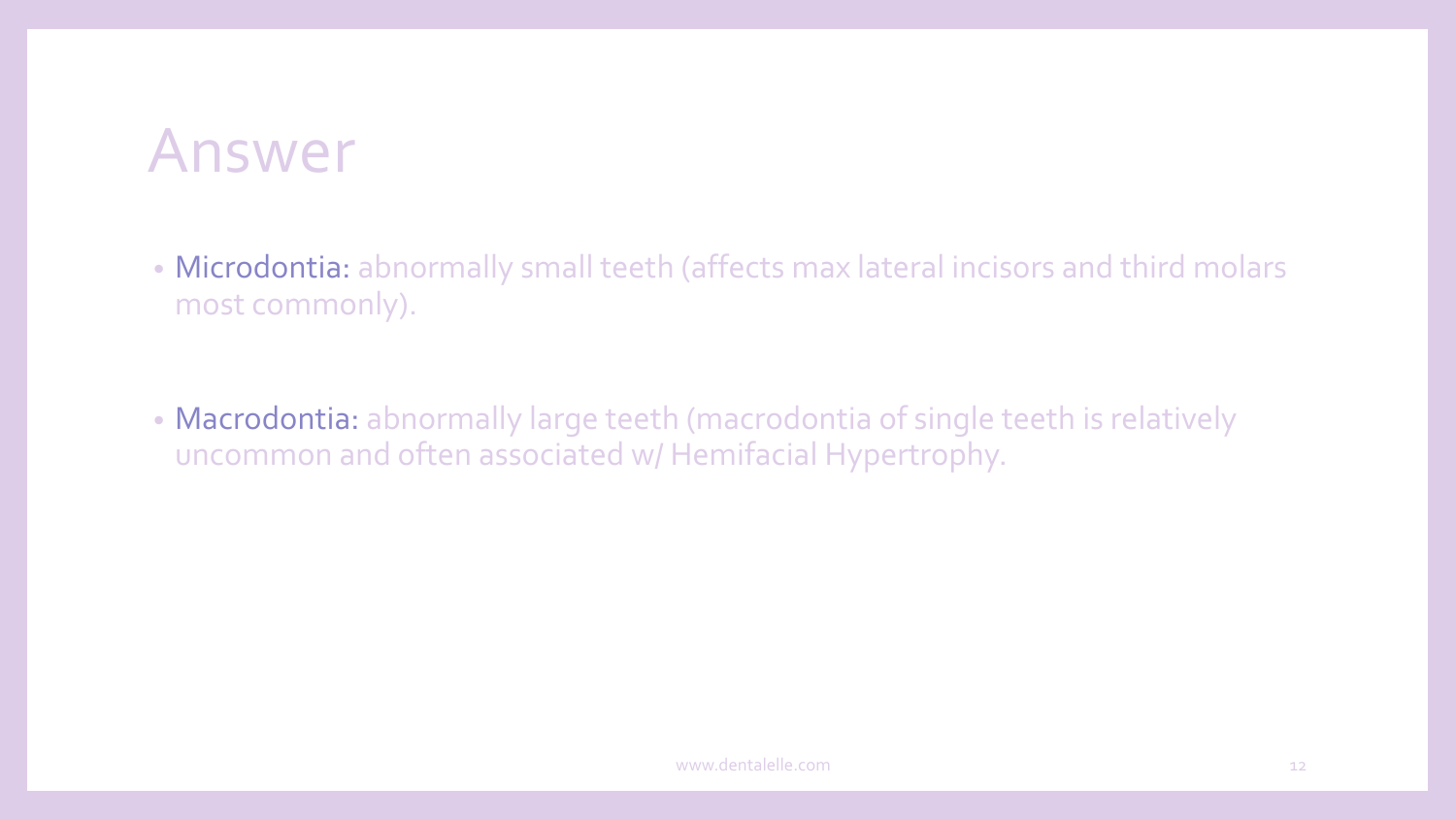### **WHAT SIGNIFIES THE APPEARANCE OF THE CAP STAGE?**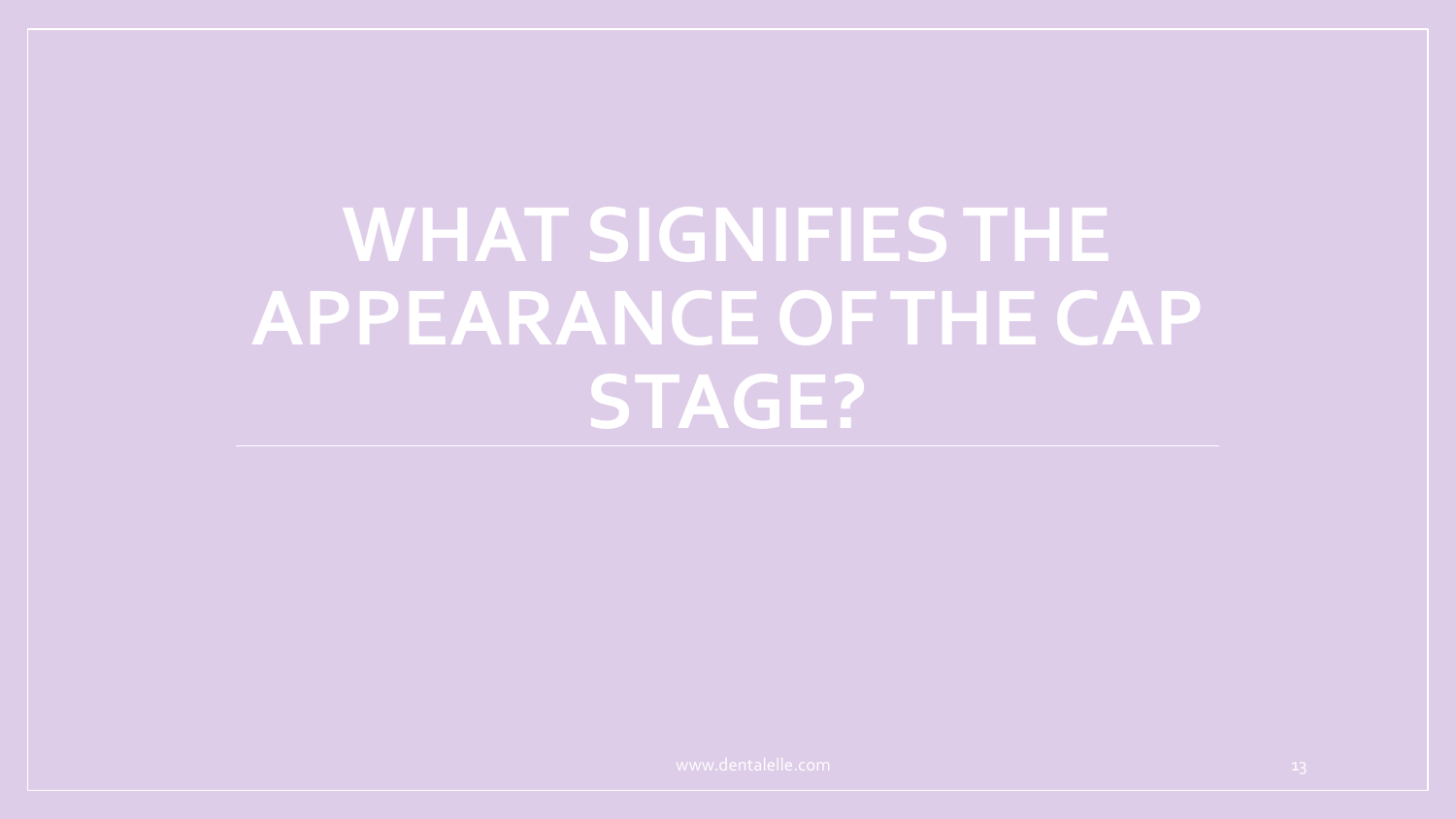- 3-layered enamel organ (epithelially derived)
- Layers: OEE
- IEE
- SR
- The enamel organ (enamel) "cap" over the ball of ectomesenchyme.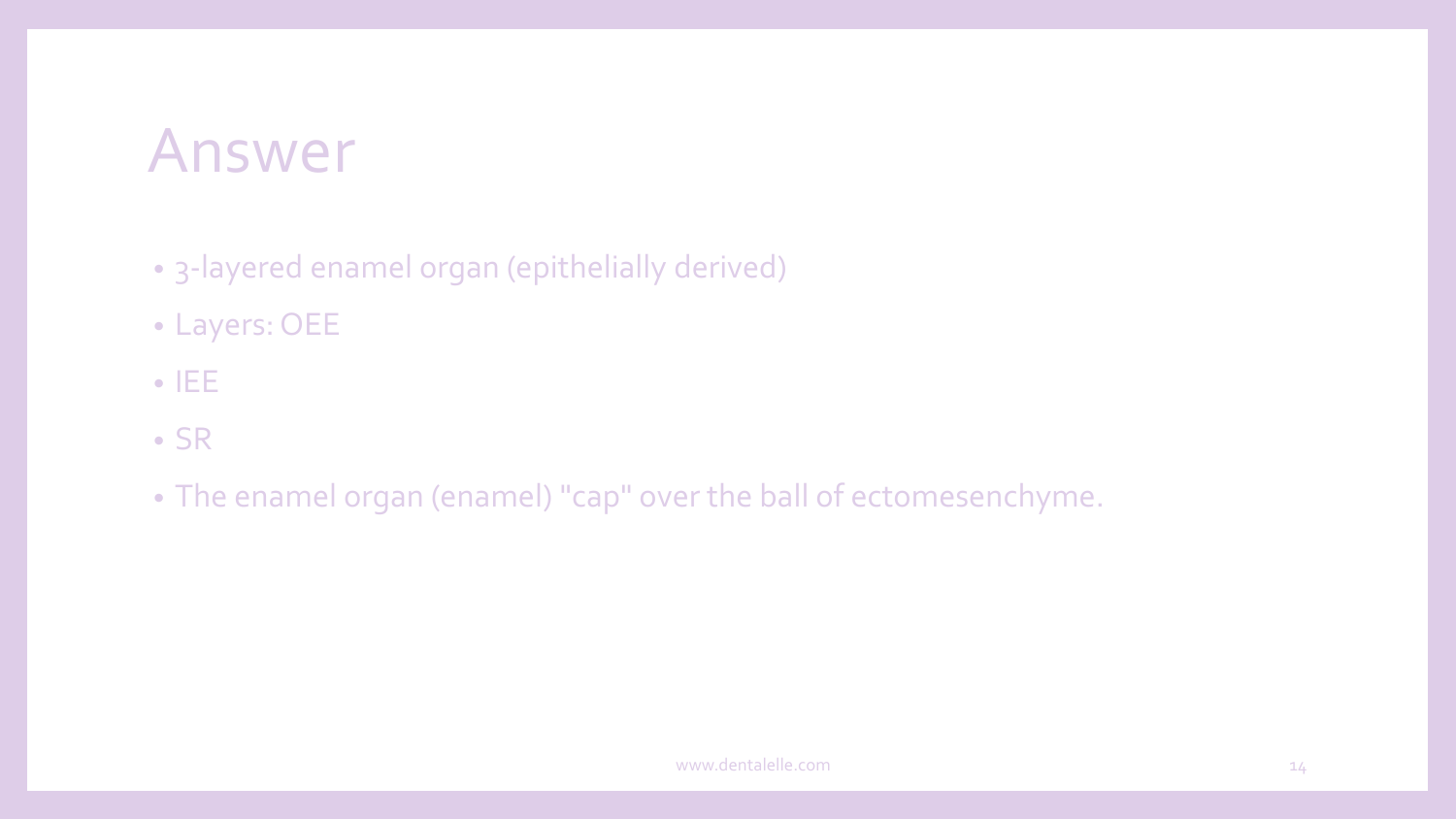### **WHAT ARE THE 5 ENAMEL ORGAN COMPONENTS?**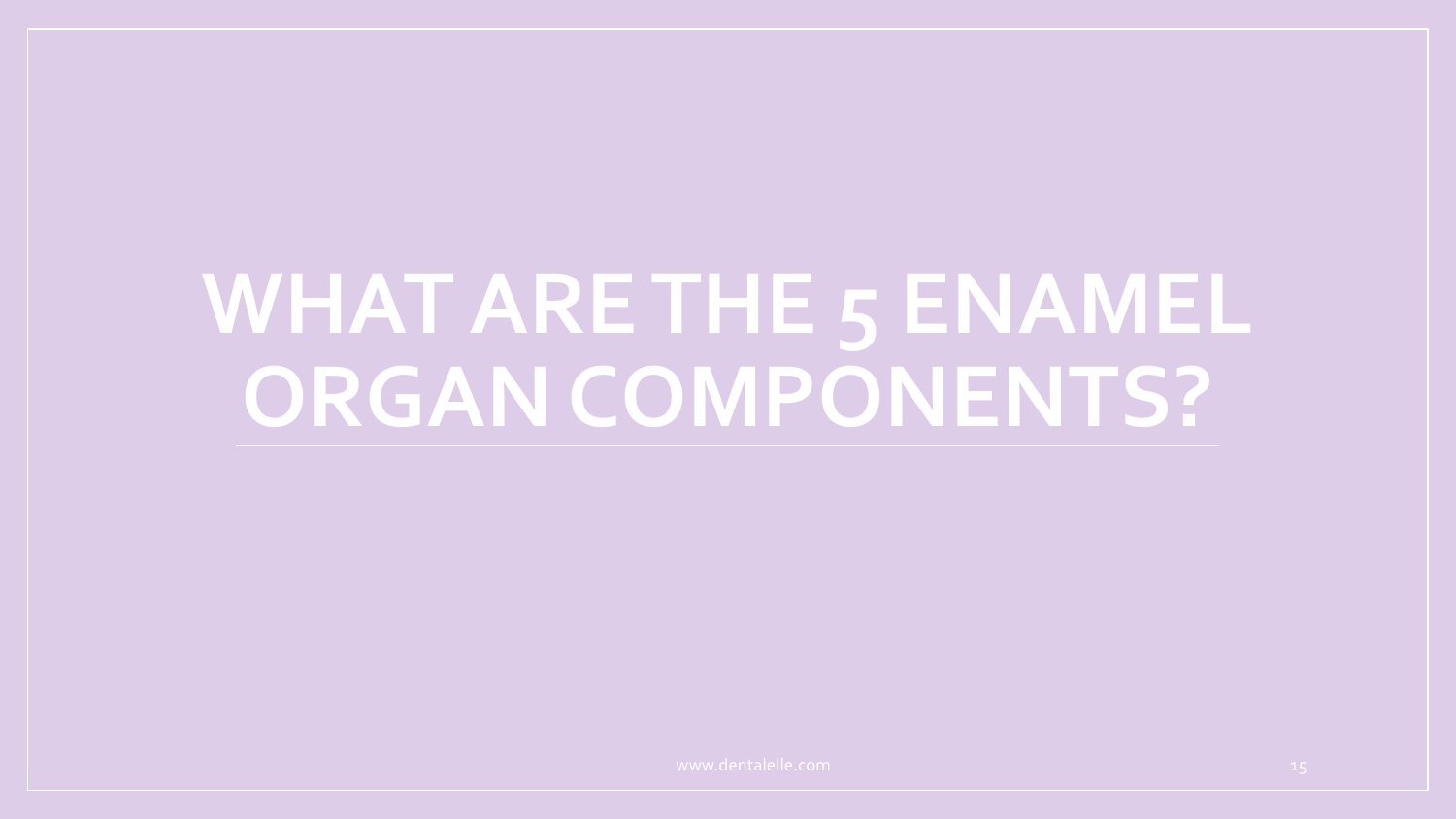- (from exterior to interior)
- Outer Enamel Epithelium (OEE): convex layer, squamous to low cuboidal cells
- Stellate Reticulum (SR): Cells in the core produce proteoglycans to maintain morphology of enamel organ
- Stellate Intermedium (SI): Elaborate enamel, cells initiate the formation of dentin from dental papilla cells
- Inner Enamel Epithelium (IEE): concave layer, cuboidal to low columnar cells
- Cervical Loop (IEE + OEE): represents the presumptive cervix of the future tooth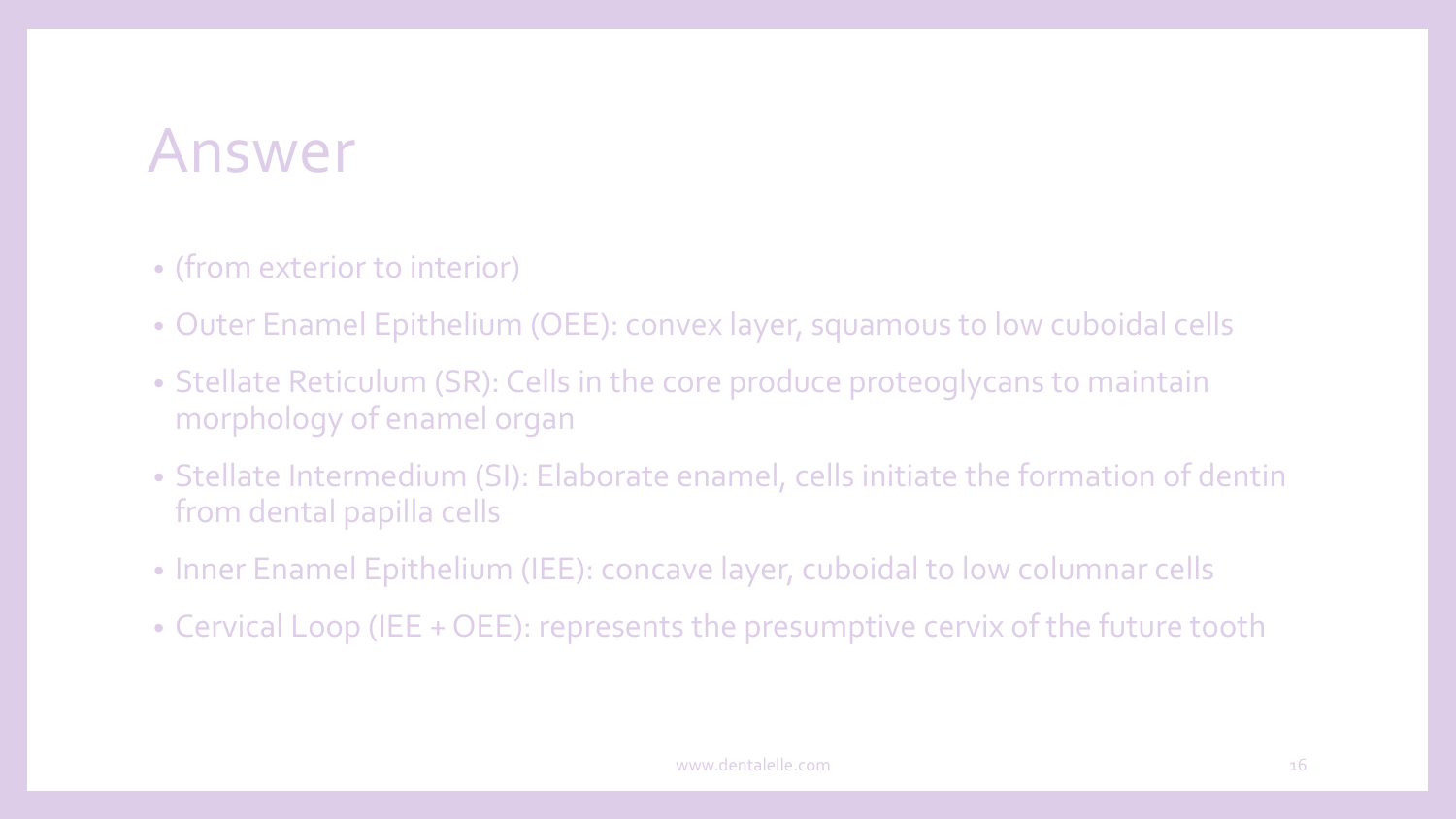### Good to visualize

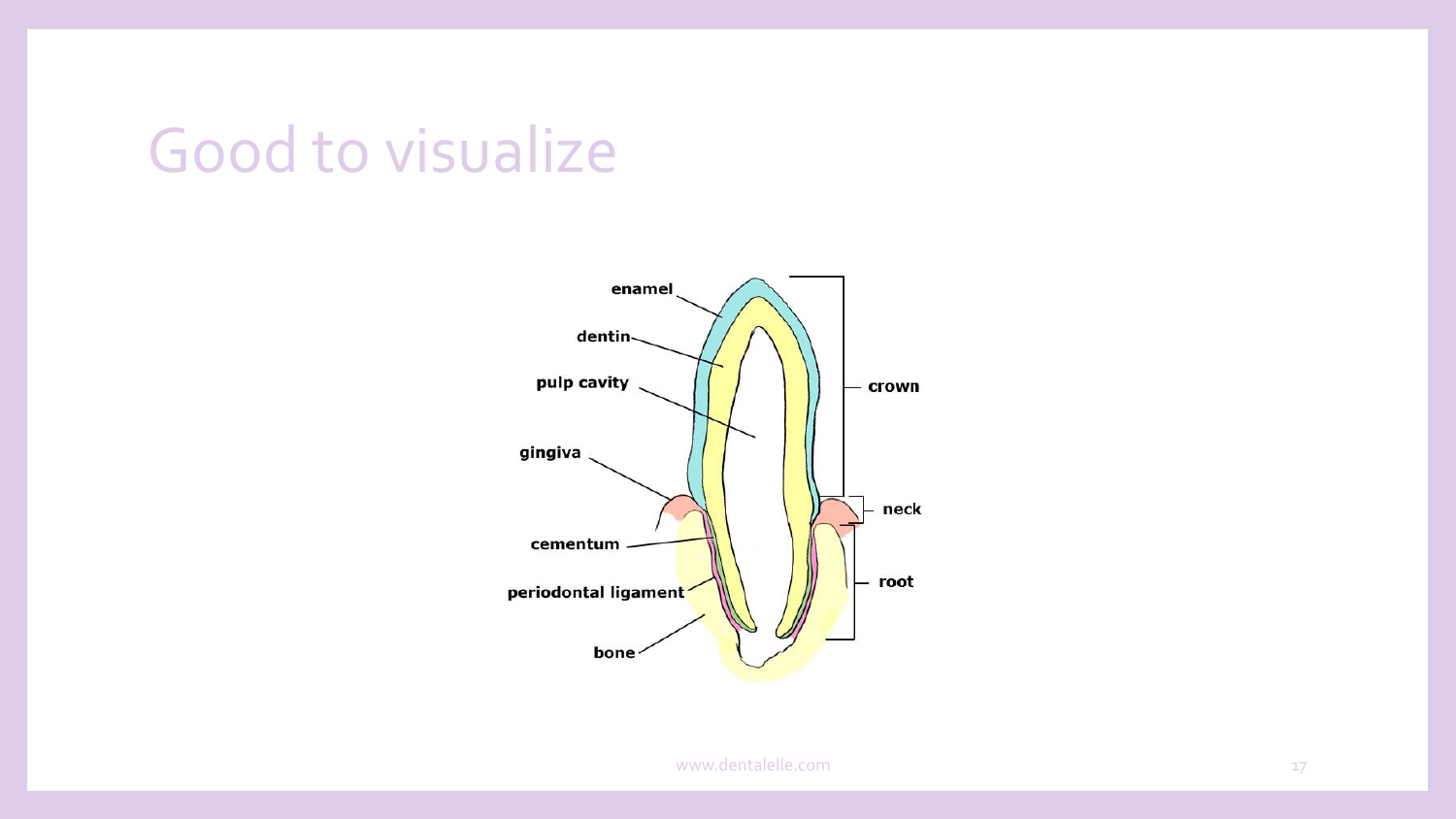# **OEE DURING BELL STAGE:**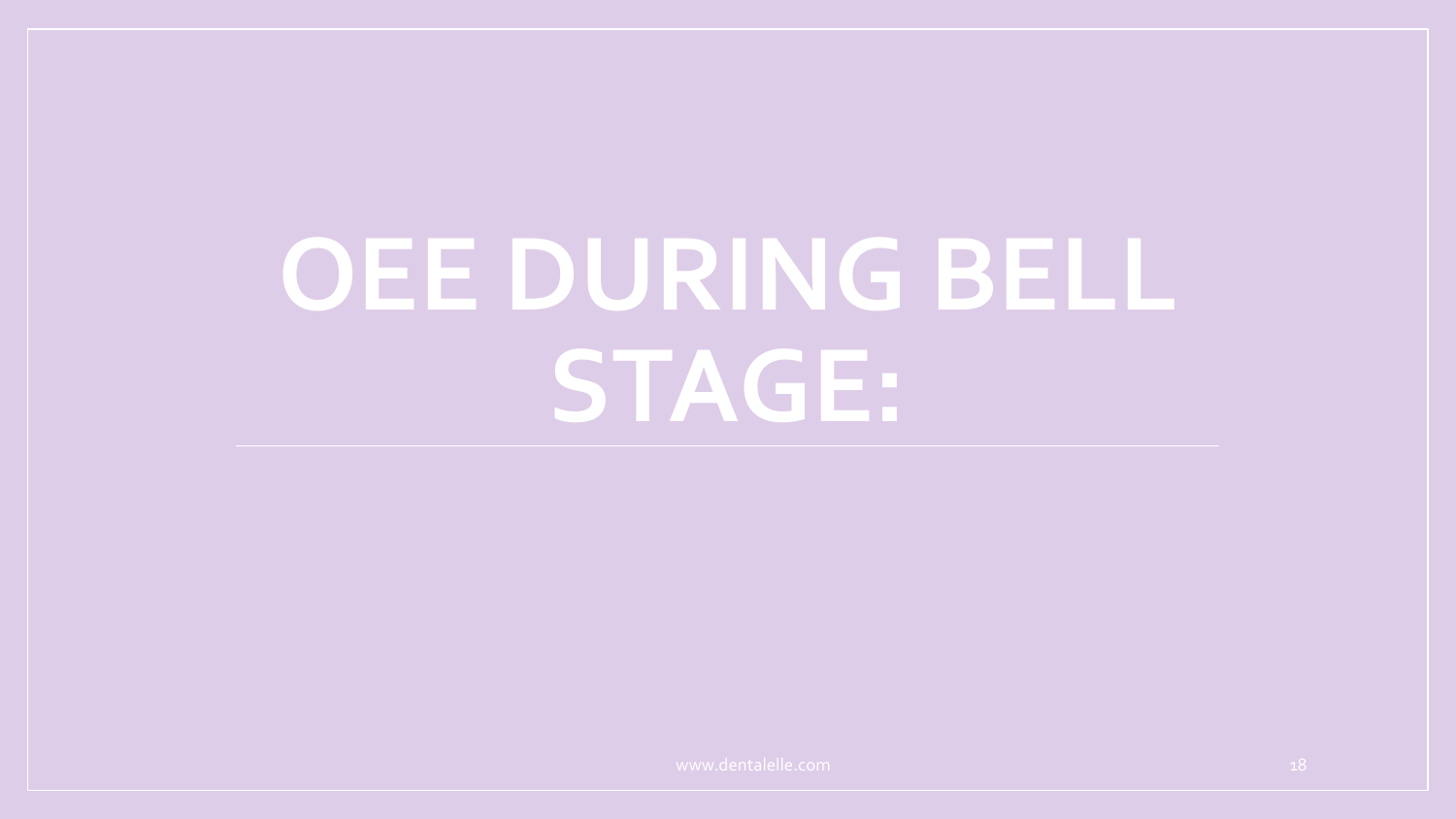- Low cuboidal, forms the outer periphery of enamel organ
- At end of bell stage, cells become fluted and the invaginated areas become occupied by blood vessels from the dental papilla.
- separated from the dental follicle by a basal membrane
- cell cytoplasm contains few organelles and large nucleus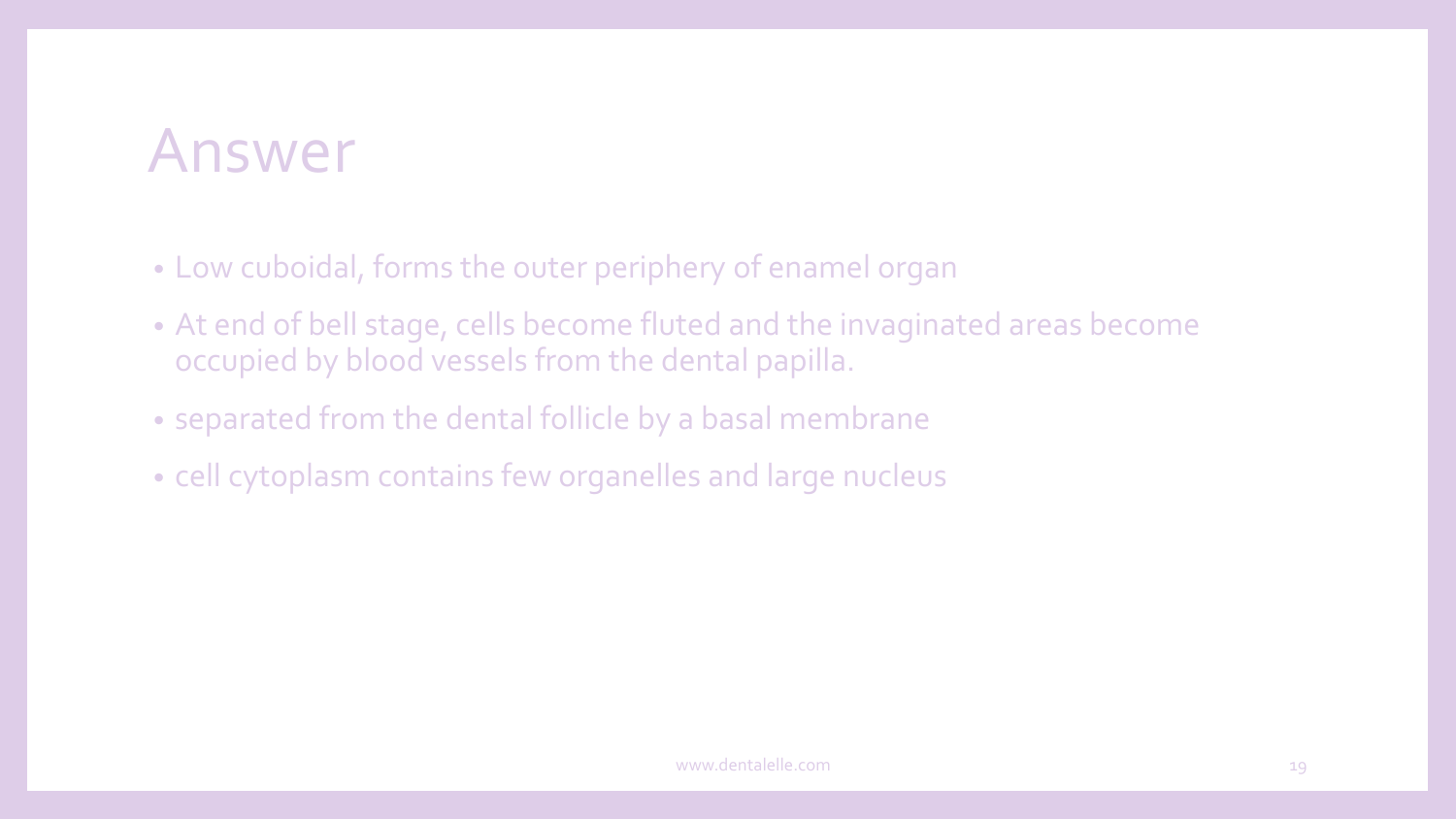# **WHAT STAGE IS THIS?**

TOOTH GERM is a round mass or column of DENTAL LAMINA (oral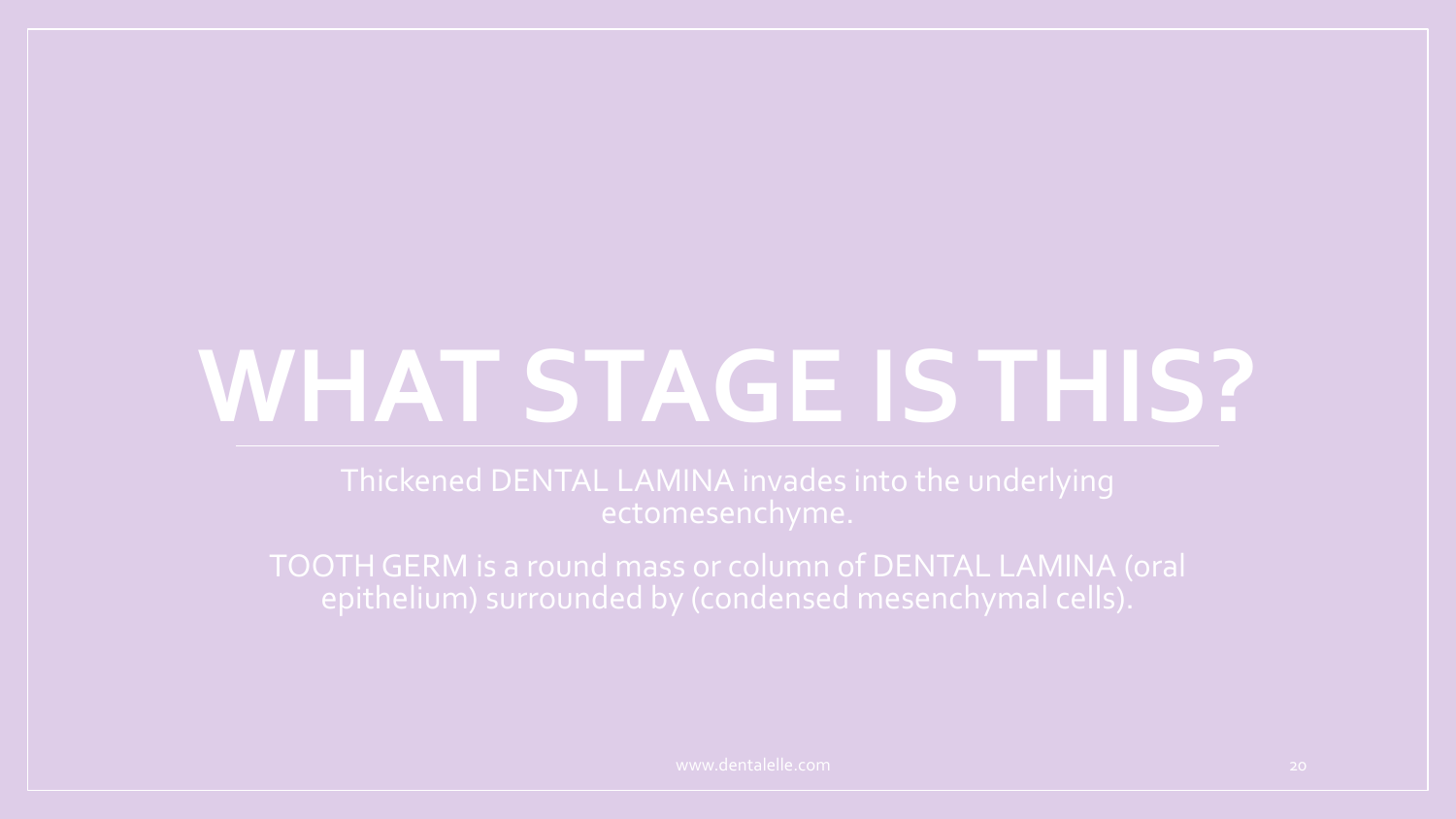• Bud Stage

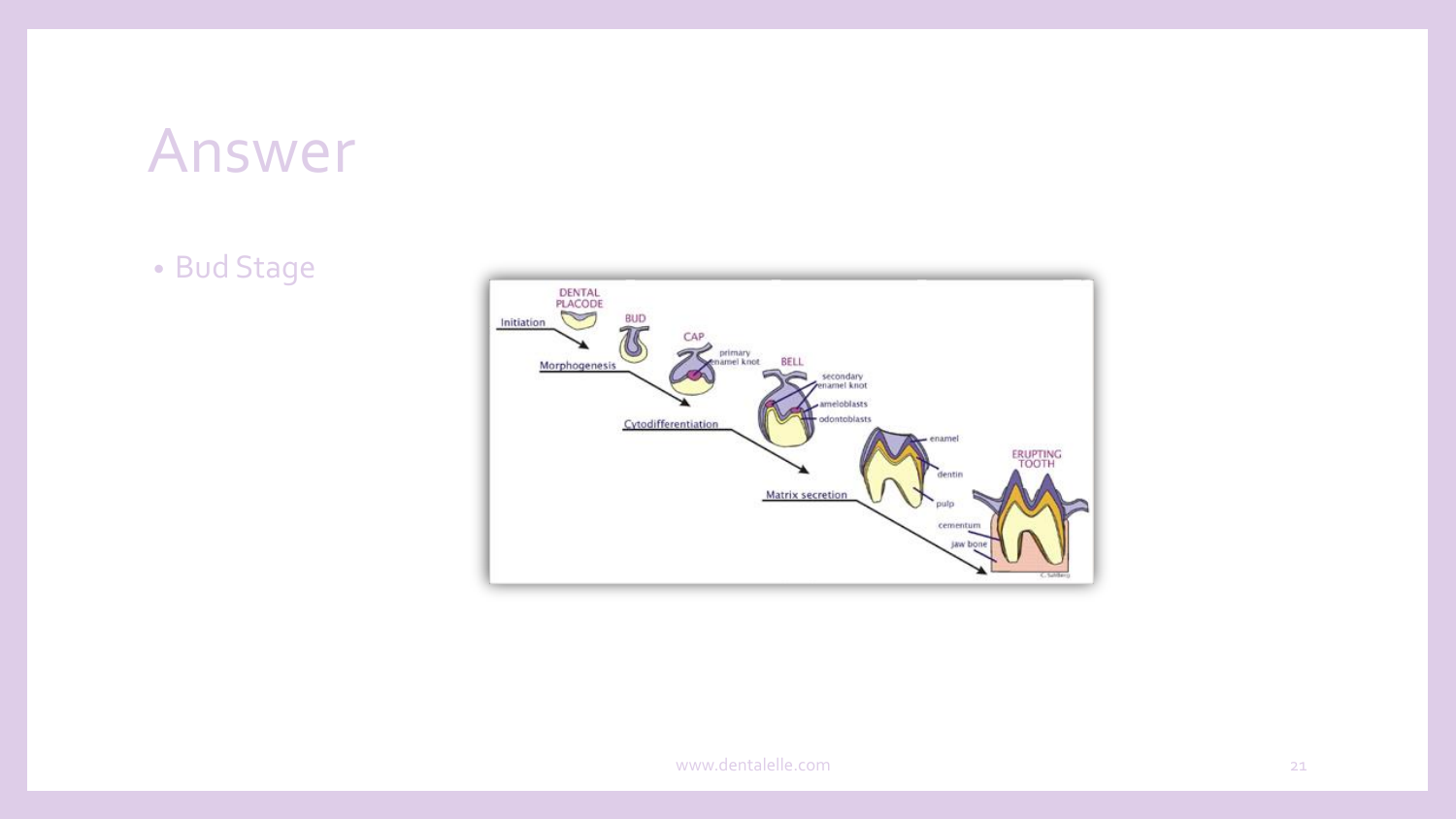# **WHAT STAGE IS THIS?**

Cells of the DENTAL LAMINA proliferate and differentiate into the ENAMEL ORGAN, which is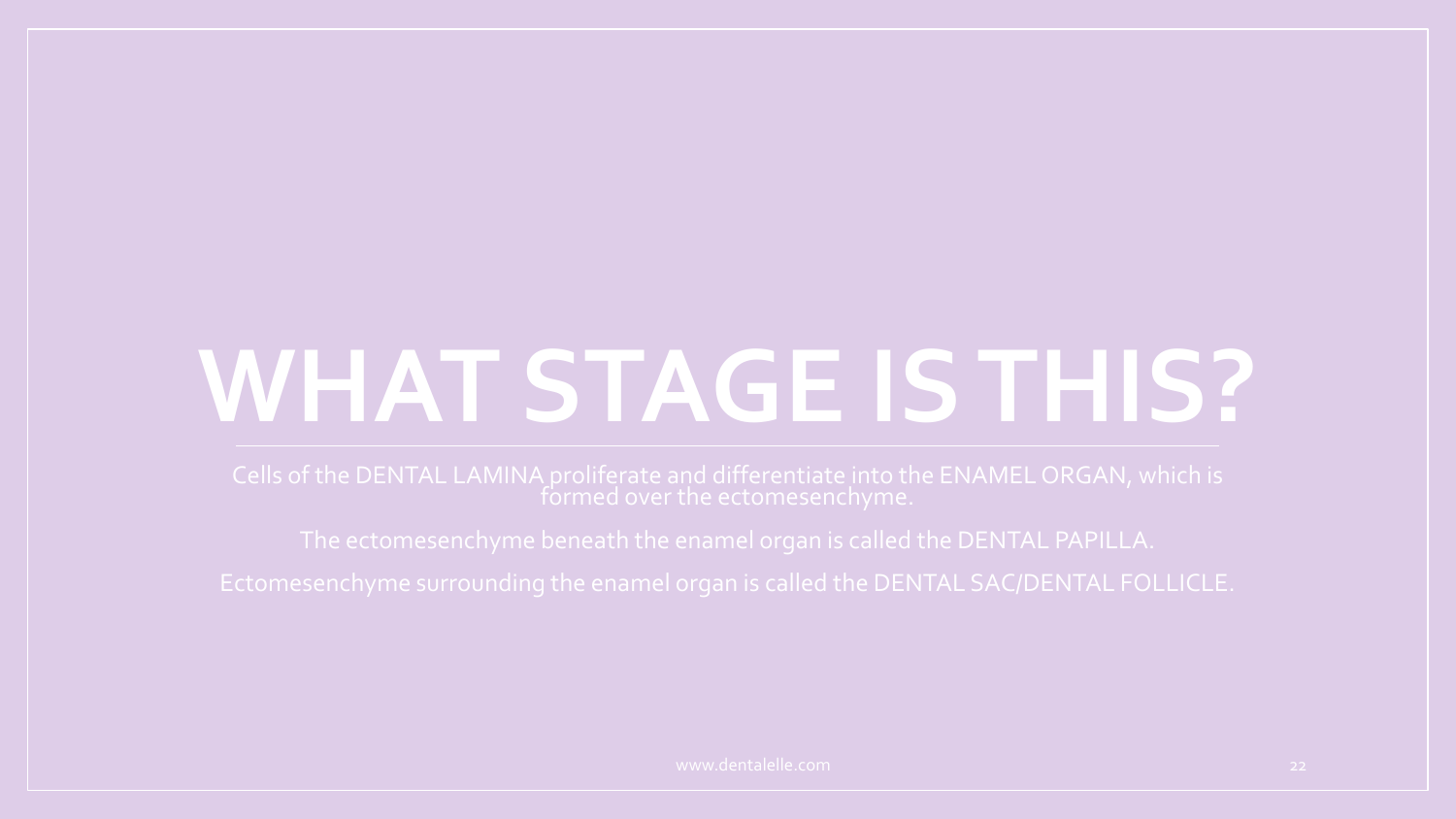• Cap Stage